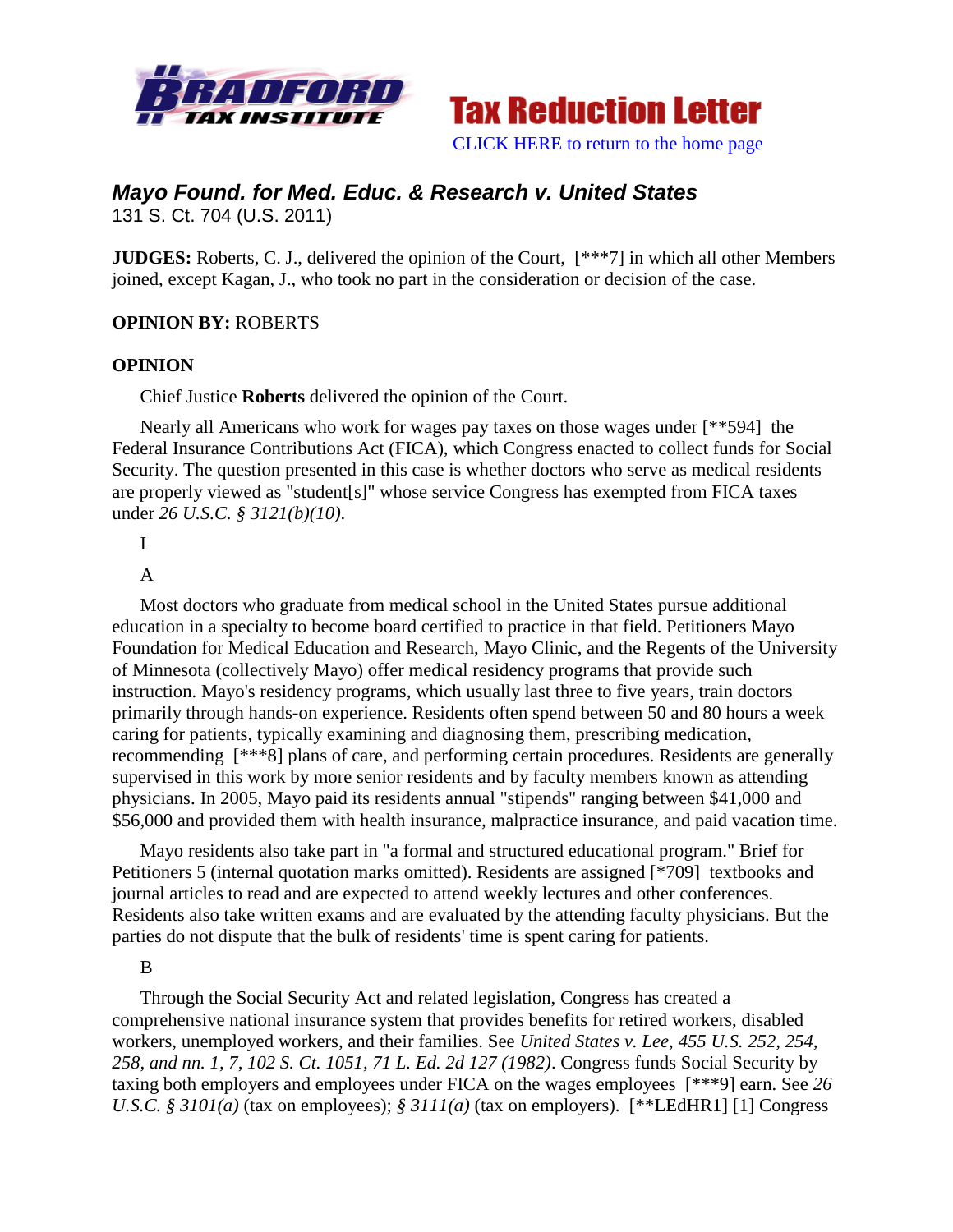has defined "wages" broadly, to encompass "all remuneration for employment." *§ 3121(a)* (2006 ed. and Supp. III). The term "employment" has a similarly broad reach, extending to "any service, of whatever nature, performed . . . by an employee for the person employing him." *§ 3121(b)*.

[\*\*LEdHR2] [2] Congress has, however, exempted certain categories of service and individuals from FICA's demands. As relevant here, Congress has excluded from taxation "service performed in the employ of . . . a school, college, or university . . . if such service is performed by a student who is enrolled and regularly attending classes at such school, college, or university." *§ 3121(b)(10)* (2006 ed.). The Social Security Act, which governs workers' eligibility for benefits, contains a corresponding student exception materially identical to *§ 3121(b)(10)*. *42 U.S.C. § 410(a)(10)*.

[\*\*595] Since 1951, the Treasury Department has applied the student exception to exempt from taxation students who work for their schools "as an incident to and for the purpose of pursuing a course of study" there. *16 Fed. Reg. 12474* (adopting Treas. Regs. 127, § 408.219(c)); [\*\*\*10] see *Treas. Reg. § 31.3121(b)(10)-2(d)*, *26 CFR § 31.3121(b)(10)-2(d) (2010)*. Until 2005, the Department determined whether an individual's work was "incident to" his studies by performing a case-by-case analysis. The primary considerations in that analysis were the number of hours worked and the course load taken. See, *e.g., Rev. Rul. 78-17, 1978-1 Cum. Bull. 306* (services of individual "employed on a full-time basis" with a part-time course load are "not incident to and for the purpose of pursuing a course of study").

For its part, the Social Security Administration (SSA) also articulated in its regulations a case-by-case approach to the corresponding student exception in the Social Security Act. See *20 CFR § 404.1028(c) (1998)*. The SSA has, however, "always held that resident physicians are not students." *SSR 78-3, 1978 SSR LEXIS 15*, 1978 Cum. Bull. 55-56. In 1998, the Court of Appeals for the Eighth Circuit held that the SSA could not categorically exclude residents from student status, given that its regulations provided for a case-by-case approach. See *Minnesota v. Apfel, 151 F.3d 742, 747-748*. Following that decision, the Internal Revenue Service received more than 7,000 claims seeking FICA tax refunds [\*\*\*11] on the ground that medical residents qualified as students under *§ 3121(b)(10) of the Internal Revenue Code*. *568 F.3d 675, 677 (CA8 2009)*.

Facing that flood of claims, the Treasury Department "determined that it [wa]s necessary to provide additional clarification of the ter[m]" "student" as used in *§ 3121(b)(10)*, particularly with respect to individuals who perform "services that are in the nature of on the job training." *69 Fed. Reg. 8605* [\*710] *(2004)*. The Department proposed an amended rule for comment and held a public hearing on it. See *id., at 76405*.

[\*\*LEdHR3] [3] On December 21, 2004, the Department adopted an amended rule prescribing that an employee's service is "incident" to his studies only when "[t]he educational aspect of the relationship between the employer and the employee, as compared to the service aspect of the relationship, [is] predominant." *Id., at 76408*; *Treas. Reg. § 31.3121(b)(10)- 2(d)(3)(i)*, *26 CFR § 31.3121(b)(10)-2(d)(3)(i) (2005)*. The rule categorically provides that "[t]he services of a full-time employee"--as defined by the employer's policies, but in any event including any employee normally scheduled to work 40 hours or more per week--"are not incident to and for the [\*\*\*12] purpose of pursuing a course of study." *69 Fed. Reg. 76408*; *Treas. Reg. § 31.3121(b)(10)-2(d)(3)(iii)*, *26 CFR § 31.3121(b)(10)-2(d)(3)(iii)* (the full-time employee rule). The amended provision clarifies that the Department's analysis "is not affected by the fact that the services performed . . . may have an educational, instructional, or training aspect." *Ibid.* The rule also includes as an example the case of "Employee E," who is employed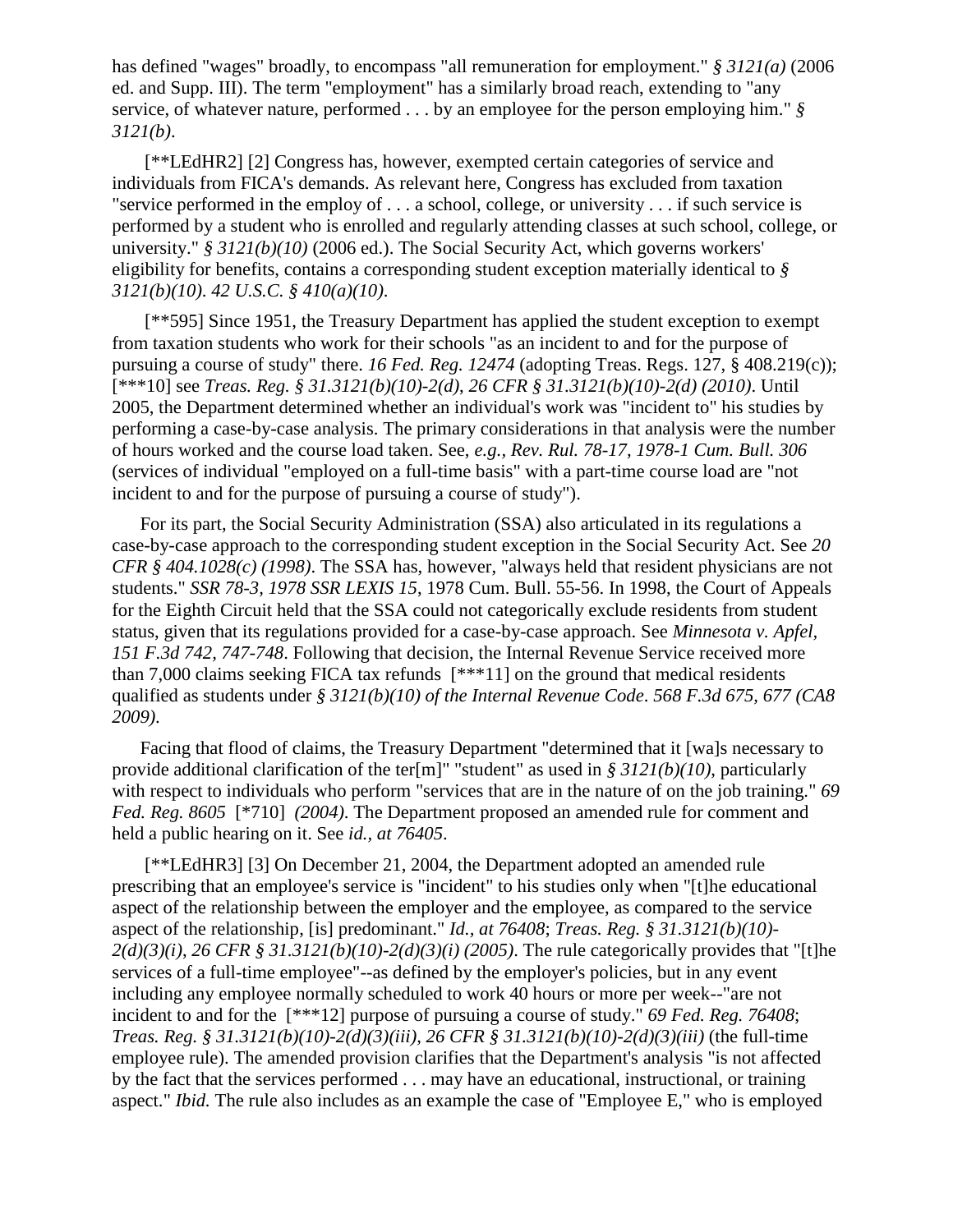by "University V" as a medical resident. *69 Fed. Reg. 76409*; *Treas. Reg. § 31.3121(b)(10)-2(e)*, *26 CFR § 31.3121(b)(10)-2(e)(Example 4)* . Because Employee E's "normal work schedule calls for [him] to perform services 40 or more hours per week," the rule provides that his service is [\*\*596] "not incident to and for the purpose of pursuing a course of study," and he accordingly is not an exempt "student" under *§ 3121(b)(10)*. *69 Fed. Reg. 76409, 76410*; *Treas. Reg. § 31.3121(b)(10)-2(e)*, *26 CFR § 31.3121(b)(10)-2(e)(Example 4)* .

C

After the Department promulgated the full-time employee rule, Mayo filed suit seeking a refund of the money it had withheld and paid on its residents' stipends during the second quarter of 2005. *503 F. Supp. 2d 1164, 1166-1167 (Minn. 2007)*; [\*\*\*13] *Regents of Univ. of Minn. v. United States, No. 06-5084, 2008 U.S. Dist. LEXIS 26263 (D Minn., Apr. 1, 2008)*, App. to Pet. for Cert. C-47a. Mayo asserted that its residents were exempt under *§ 3121(b)(10)* and that the Treasury Department's full-time employee rule was invalid.

The District Court granted Mayo's motion for summary judgment. The court held that the full-time employee rule is inconsistent with the unambiguous text of *§ 3121*, which the court understood to dictate that "an employee is a 'student' so long as the educational aspect of his service predominates over the service aspect of the relationship with his employer." *503 F. Supp. 2d, at 1175*. The court also determined that the factors governing this Court's analysis of regulations set forth in *National Muffler Dealers Assn., Inc. v. United States, 440 U.S. 472, 99 S. Ct. 1304, 59 L. Ed. 2d 519 (1979)*, "indicate that the full-time employee exception is invalid." *503 F. Supp. 2d, at 1176*; see App. to Pet. for Cert. C-54a.

The Government appealed, and the Court of Appeals reversed. *568 F.3d 675*. Applying our opinion in *Chevron U.S. A. Inc. v. Natural Resources Defense Council, Inc., 467 U.S. 837, 104 S. Ct. 2778, 81 L. Ed. 2d 694 (1984)*, the Court of Appeals concluded that "the statute is silent or ambiguous on the question [\*\*\*14] whether a medical resident working for the school full-time is a 'student' " for purposes of *§ 3121(b)(10)*, and that the Department's amended regulation "is a permissible interpretation of the statut[e]." *568 F.3d, at 679-680, 683*.

We granted Mayo's petition for certiorari. *560 U.S. \_\_\_, 130 S. Ct. 3353, 176 L. Ed. 2d 1244 (2010)*.

[\*711] II

A

We begin our analysis with  $[**LEdHR4] [4]$  the first step of the two-part framework announced in *Chevron, supra, at 842-843, 104 S. Ct. 2778, 81 L. Ed. 2d 694*, and ask whether Congress has "directly addressed the precise question at issue." We agree with the Court of Appeals that Congress has not done so. The statute does not define the term "student," and does not otherwise attend to the precise question whether medical residents are subject to FICA. See *26 U.S.C. § 3121(b)(10)*.

Mayo nonetheless contends that the Treasury Department's full-time employee rule must be rejected under *Chevron* step one. Mayo argues that the dictionary definition of "student"--one "who engages in 'study' by applying the mind 'to the acquisition of learning, whether by means of books, observation, or experiment' "--plainly encompasses residents. Brief for Petitioners 22 (quoting Oxford Universal Dictionary 2049-2050 (3d ed. 1955)). And, Mayo adds, residents are not [\*\*\*15] excluded from that category by the only limitation on students Congress has imposed under the statute--that they "be 'enrolled and regularly [\*\*597] attending classes at [a] school.' " Brief for Petitioners 22 (quoting *26 U.S.C. § 3121(b)(10)*).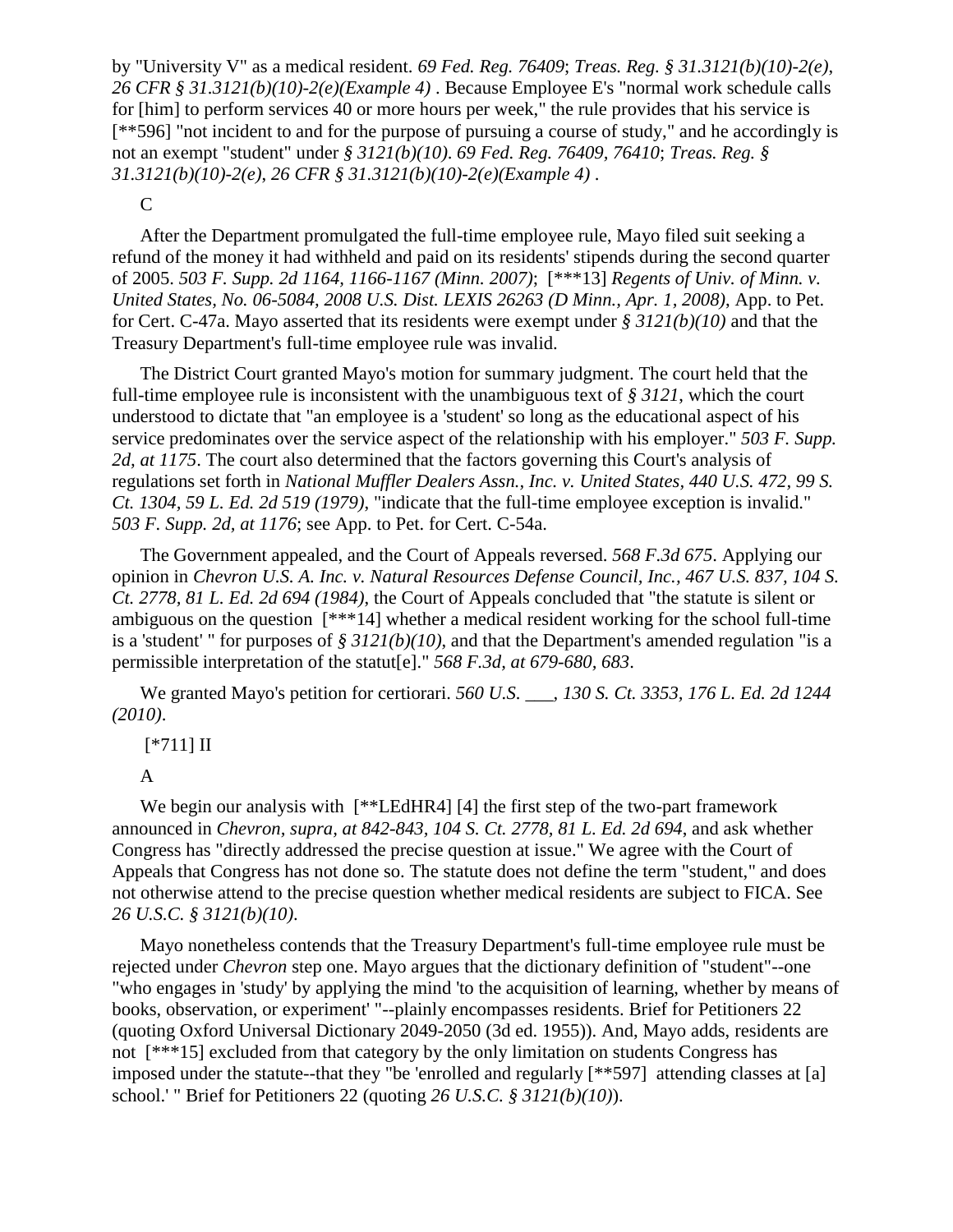Mayo's reading does not eliminate the statute's ambiguity as applied to working professionals. In its reply brief, Mayo acknowledges that a full-time professor taking evening classes--a person who presumably would satisfy the statute's class-enrollment requirement and apply his mind to learning--could be excluded from the exemption and taxed because he is not " 'predominant[ly]' " a student. Reply Brief for Petitioners 7. Medical residents might likewise be excluded on the same basis; the statute itself does not resolve the ambiguity.

The District Court interpreted *§ 3121(b)(10)* as unambiguously foreclosing the Department's rule by mandating that an employee be deemed "a 'student' so long as the educational aspect of his service predominates over the service aspect of the relationship with his employer." *503 F. Supp. 2d, at 1175*. We do not think it possible to glean so much from the little that *§ 3121* provides. In any event, the statutory text still [\*\*\*16] would offer no insight into how Congress intended predominance to be determined or whether Congress thought that medical residents would satisfy the requirement.

To the extent Congress has specifically addressed medical residents in *§ 3121*, moreover, it has expressly excluded these doctors from exemptions they might otherwise invoke. See [\*\*LEdHR5] [5] *26 U.S.C. §§ 3121(b)(6)(B)*, *(7)(C)(ii)* (excluding medical residents from exemptions available to employees of the District of Columbia and the United States). That choice casts doubt on any claim that Congress specifically intended to insulate medical residents from FICA's reach in the first place.

In sum, neither the plain text of the statute nor the District Court's interpretation of the exemption "speak[s] with the precision necessary to say definitively whether [the statute] applies to" medical residents. *United States v. Eurodif S. A., 555 U.S. 305, \_\_\_, 129 S. Ct. 878, 172 L. Ed. 2d 679 (2009)*.

#### B

In the typical case, such an ambiguity would lead us inexorably to [\*\*LEdHR6] [6] *Chevron* step two, under which we may not disturb an agency rule unless it is " 'arbitrary or capricious in substance, or manifestly contrary to the statute.' *Household Credit Services, Inc. v. Pfennig, 541 U.S. 232, 242, 124 S. Ct. 1741, 158 L. Ed. 2d 450 (2004)* [\*\*\*17] [\*712] (quoting *United States v. Mead Corp., 533 U.S. 218, 227, 121 S. Ct. 2164, 150 L. Ed. 2d 292 (2001)*). In this case, however, the parties disagree over the proper framework for evaluating an ambiguous provision of the Internal Revenue Code.

Mayo asks us to apply the multi-factor analysis we used to review a tax regulation in *National Muffler, 440 U.S. 472, 99 S. Ct. 1304, 59 L. Ed. 2d 519*. There we explained:

 "A regulation may have particular force if it is a substantially contemporaneous construction of the statute by those presumed to have been aware of congressional intent. If the regulation dates from a later period, the manner in which it evolved merits inquiry. Other relevant considerations are the length of time the regulation has been in effect, the reliance placed on it, the consistency of the Commissioner's interpretation [\*\*598] , and the degree of scrutiny Congress has devoted to the regulation during subsequent re-enactments of the statute." *Id., at 477, 99 S. Ct. 1304, 59 L. Ed. 2d 519*.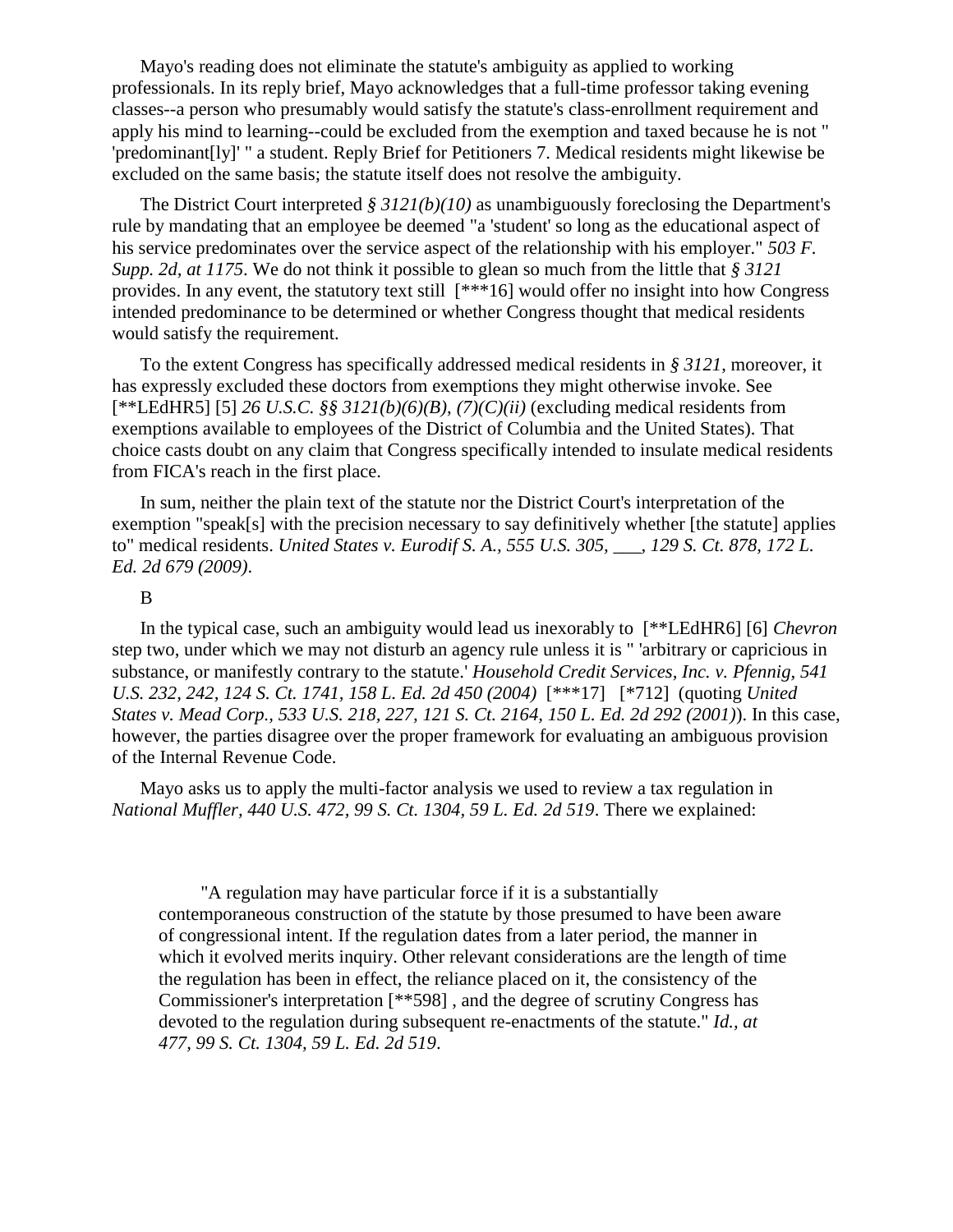The Government, on the other hand, contends that the *National Muffler* standard has been superseded by *Chevron*. [\*\*LEdHR7] [7] The sole question for the Court at step two under the *Chevron* analysis is "whether the agency's answer is based on a permissible construction of the statute." *467 U.S., at 843, 104 S. Ct. 2778, 81 L. Ed. 2d 694*.

Since deciding *Chevron*, [\*\*\*18] we have cited both *National Muffler* and *Chevron* in our review of Treasury Department regulations. See, *e.g.*, *United States v. Cleveland Indians Baseball Co., 532 U.S. 200, 219, 121 S. Ct. 1433, 149 L. Ed. 2d 401 (2001)* (citing *National Muffler*); *Cottage Savings Assn. v. Commissioner, 499 U.S. 554, 560-561, 111 S. Ct. 1503, 113 L. Ed. 2d 589 (1991)* (same); *United States v. Boyle, 469 U.S. 241, 246, n. 4, 105 S. Ct. 687, 83 L. Ed. 2d 622 (1985)* (citing *Chevron*); see also *Atlantic Mut. Ins. Co. v. Commissioner, 523 U.S. 382, 387, 389, 118 S. Ct. 1413, 140 L. Ed. 2d 542 (1998)* (citing *Chevron* and *Cottage Savings*).

Although we have not thus far distinguished between *National Muffler* and *Chevron*, they call for different analyses of an ambiguous statute. Under *National Muffler*, for example, a court might view an agency's interpretation of a statute with heightened skepticism when it has not been consistent over time, when it was promulgated years after the relevant statute was enacted, or because of the way in which the regulation evolved. *440 U.S., at 477, 99 S. Ct. 1304, 59 L. Ed. 2d 519*. The District Court in this case cited each of these factors in rejecting the Treasury Department's rule, noting in particular that the regulation had been promulgated after an adverse judicial decision. See *503 F. Supp. 2d, at 1176*; see also Brief for Petitioners 41-44 (relying [\*\*\*19] on the same considerations).

Under *Chevron*, in contrast, deference to an agency's interpretation of an ambiguous statute does not turn on such considerations. We have repeatedly held that [\*\*LEdHR8] [8] "[a]gency inconsistency is not a basis for declining to analyze the agency's interpretation under the *Chevron* framework." *National Cable & Telecommunications Assn. v. Brand X Internet Services, 545 U.S. 967, 981, 125 S. Ct. 2688, 162 L. Ed. 2d 820 (2005)*; accord, *Eurodif S. A., supra, at \_\_\_, 129 S. Ct. 878, 172 L. Ed. 2d 679*. We have instructed that "neither antiquity nor contemporaneity with [a] statute is a condition of [a regulation's] validity." *Smiley v. Citibank (South Dakota), N. A., 517 U.S. 735, 740, 116 S. Ct. 1730, 135 L. Ed. 2d 25 (1996)*. And we have found it immaterial to our analysis that a "regulation was prompted by litigation." *Id., at 741, 116 S. Ct. 1730, 135 L. Ed. 2d 25*. Indeed, in *United Dominion Industries, Inc. v. United States, 532 U.S. 822, 838, 121 S. Ct. 1934, 150 L. Ed. 2d 45*  $[*713]$  (2001), we expressly invited the Treasury Department to "amend its regulations" if troubled by the consequences of our resolution of the case.

Aside from our past citation of *National Muffler*, Mayo has not advanced any justification for applying a less deferential standard of review to Treasury Department regulations than we apply to the rules of any other [\*\*\*20] agency. In the absence of such justification, we are not inclined to carve out an approach to administrative [\*\*599] review good for tax law only. To the contrary, we have expressly "[r]ecogniz[ed] the importance of maintaining a uniform approach to judicial review of administrative action." *Dickinson v. Zurko, 527 U.S. 150, 154, 119 S. Ct. 1816, 144 L. Ed. 2d 143 (1999)*. See, *e.g.,Skinner v. Mid-America Pipeline Co., 490 U.S. 212, 222-223, 109 S. Ct. 1726, 104 L. Ed. 2d 250 (1989)* (declining to apply "a different and stricter nondelegation doctrine in cases where Congress delegates discretionary authority to the Executive under its taxing power").

[\*\*LEdHR9] [9] The principles underlying our decision in *Chevron* apply with full force in the tax context. *Chevron* recognized that "[t]he power of an administrative agency to administer a congressionally created . . . program necessarily requires the formulation of policy and the making of rules to fill any gap left, implicitly or explicitly, by Congress." *467 U.S., at 843, 104*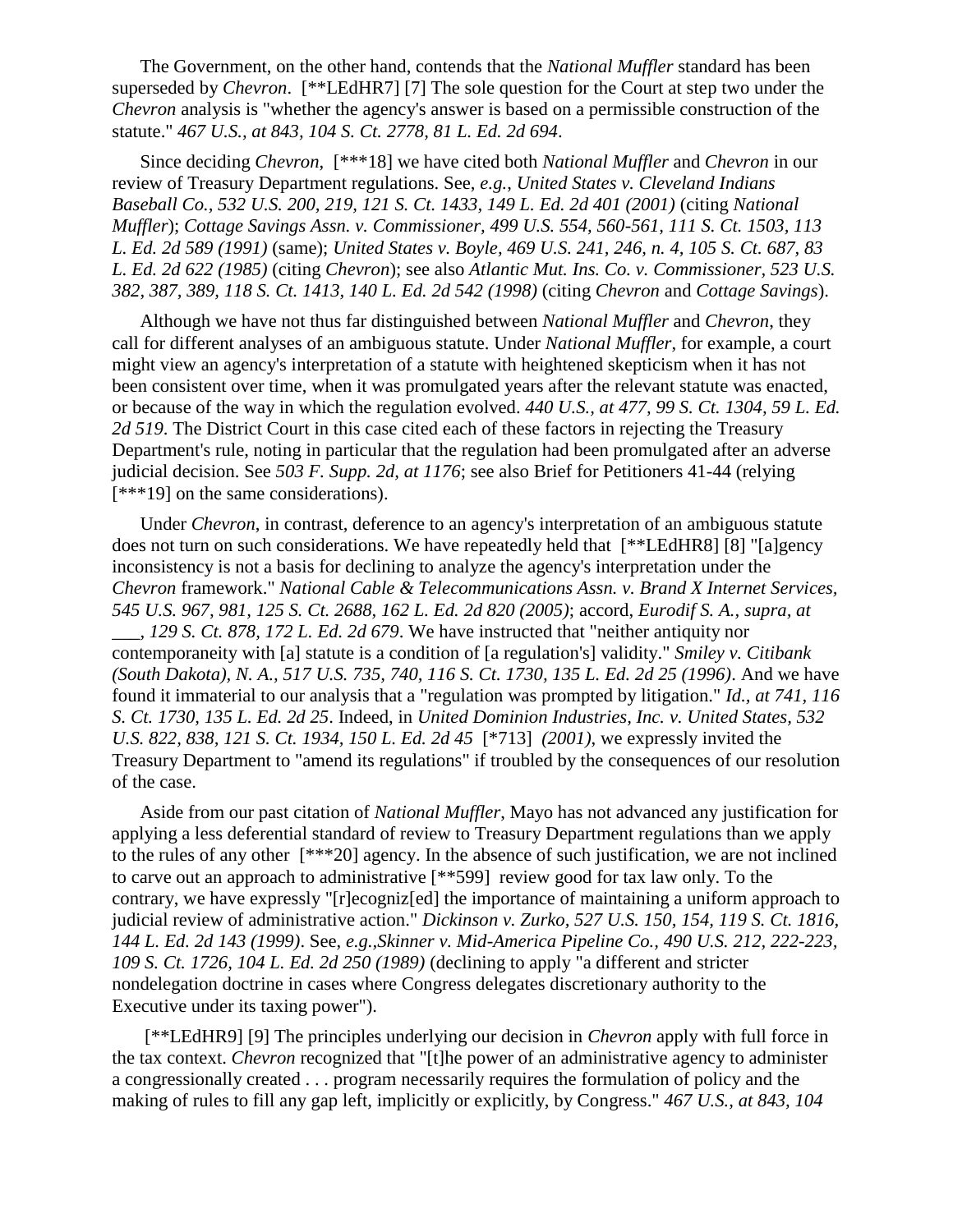*S. Ct. 2778, 81 L. Ed. 2d 694* (internal quotation marks omitted). It acknowledged that the formulation of that policy might require "more than ordinary knowledge respecting the matters subjected to agency regulations." *Id., at 844, 104 S. Ct. 2778, 81 L. Ed. 2d 694* (internal quotation marks omitted). Filling gaps in the Internal [\*\*\*21] Revenue Code plainly requires the Treasury Department to make interpretive choices for statutory implementation at least as complex as the ones other agencies must make in administering their statutes. Cf. *Bob Jones Univ. v. United States, 461 U.S. 574, 596, 103 S. Ct. 2017, 76 L. Ed. 2d 157 (1983)* ("[I]n an area as complex as the tax system, the agency Congress vests with administrative responsibility must be able to exercise its authority to meet changing conditions and new problems"). We see no reason why our review of tax regulations should not be guided by agency expertise pursuant to *Chevron* to the same extent as our review of other regulations.

As one of Mayo's *amici* points out, however, both the full-time employee rule and the rule at issue in *National Muffler* were promulgated pursuant to the Treasury Department's general authority under *26 U.S.C. § 7805(a)* to "prescribe all needful rules and regulations for the enforcement" of the Internal Revenue Code. See Brief for Carlton M. Smith 4-7. In two decisions predating *Chevron*, this Court stated that "we owe the [Treasury Department's] interpretation less deference" when it is contained in a rule adopted under that "general authority" than when it is "issued under [\*\*\*22] a specific grant of authority to define a statutory term or prescribe a method of executing a statutory provision." *Rowan Cos. v. United States, 452 U.S. 247, 253, 101 S. Ct. 2288, 68 L. Ed. 2d 814 (1981)*; *United States v. Vogel Fertilizer Co., 455 U.S. 16, 24, 102 S. Ct. 821, 70 L. Ed. 2d 792 (1982)* (quoting *Rowan*).

Since *Rowan* and *Vogel* were decided, however, the administrative landscape has changed significantly. We have held that [\*\*LEdHR10] [10] *Chevron* deference is appropriate "when it appears that Congress delegated authority to the agency generally to make rules carrying the force of law, and that the agency interpretation claiming deference was promulgated in the exercise of that authority." *Mead, 533 U.S., at 226-227, 121 S. Ct. 2164, 150 L. Ed. 2d 292*. Our inquiry in [\*714] that regard does not turn on whether Congress's delegation of authority was general or specific. For example, in *National Cable & Telecommunications Assn.*, *supra,* we held that the Federal Communications Commission was delegated [\*\*600] "the authority to promulgate binding legal rules" entitled to *Chevron* deference under statutes that gave the Commission "the authority to 'execute and enforce,' " and "to 'prescribe such rules and regulations as may be necessary in the public interest to carry out the provisions' of," the Communications Act [\*\*\*23] of 1934. *545 U.S., at 980-981, 125 S. Ct. 2688, 162 L. Ed. 2d 820* (quoting *47 U.S.C. §§ 151*, *201(b)*). See also *Sullivan v. Everhart, 494 U.S. 83, 87, 88-89, 110 S. Ct. 960, 108 L. Ed. 2d 72 (1990)* (applying *Chevron* deference to rule promulgated pursuant to delegation of "general authority to 'make rules and regulations and to establish procedures, not inconsistent with the provisions of this subchapter, which are necessary or appropriate to carry out such provisions' " (quoting *42 U.S.C. § 405(a) (1982 ed.)*)).

We believe *Chevron*and *Mead*, rather than *National Muffler* and *Rowan*, provide the appropriate framework for evaluating the full-time employee rule. [\*\*LEdHR11] [11] The Department issued the full-time employee rule pursuant to the explicit authorization to "prescribe all needful rules and regulations for the enforcement" of the Internal Revenue Code. *26 U.S.C. § 7805(a)*. We have found such "express congressional authorizations to engage in the process of rulemaking" to be "a very good indicator of delegation meriting *Chevron* treatment." *Mead, supra, at 229, 121 S. Ct. 2164, 150 L. Ed. 2d 292*. The Department issued the full-time employee rule only after notice-and-comment procedures, *69 Fed. Reg. 76405*, again a consideration identified in our precedents as a "significant" sign that a rule merits *Chevron* [\*\*\*24] deference.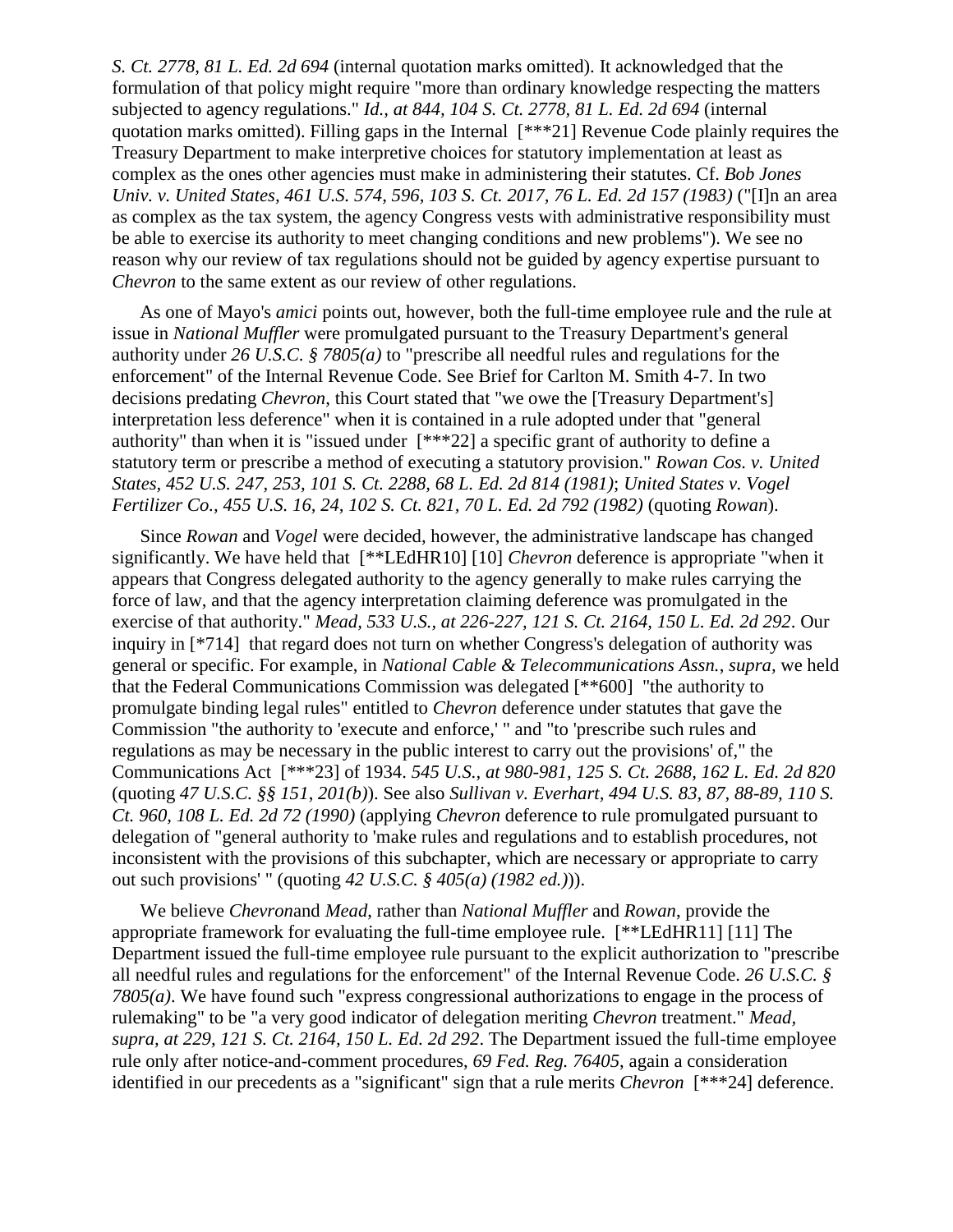# *Mead, supra, at 230-231, 121 S. Ct. 2164, 150 L. Ed. 2d 292*; see, *e.g., Long Island Care at Home, Ltd. v. Coke, 551 U.S. 158, 173-174, 127 S. Ct. 2339, 168 L. Ed. 2d 54 (2007)*.

We have explained that  $[**LEdHR12] [12]$  "the ultimate question is whether Congress" would have intended, and expected, courts to treat [the regulation] as within, or outside, its delegation to the agency of 'gap-filling' authority." *Id., at 173, 127 S. Ct. 2339, 168 L. Ed. 2d 54* (emphasis deleted). In the *Long Island Care* case, we found that *Chevron* provided the appropriate standard of review "[w]here an agency rule sets forth important individual rights and duties, where the agency focuses fully and directly upon the issue, where the agency uses full notice-and-comment procedures to promulgate a rule, [and] where the resulting rule falls within the statutory grant of authority." *551 U.S., at 173, 127 S. Ct. 2339, 168 L. Ed. 2d 54*. These same considerations point to the same result here. This case falls squarely within the bounds of, and is properly analyzed under, *Chevron* and *Mead*.

 $\mathsf{C}$ 

The full-time employee rule easily satisfies the second step of *Chevron*, which asks whether the Department's rule is a "reasonable interpretation" of the enacted text. *467 U.S., at 844, 104 S. Ct. 2778, 81 L. Ed. 2d 694*. To begin, Mayo accepts that "the 'educational aspect of the relationship between the employer [\*\*\*25] and the employee, as compared to the service aspect of the relationship, [must] be predominant' " in order for an individual to qualify for the exemption. Reply Brief for Petitioners 6-7 (quoting *Treas. Reg. § 31.3121(b)(10)-2(d)(3)(i)*, *26 CFR § 31.3121(b)(10)-2(d)(3)(i)*). Mayo objects, however, to the Department's conclusion that [\*\*601] residents who work more than 40 hours per week categorically cannot satisfy that requirement. Because residents' employment is itself educational, Mayo argues, the hours a resident spends [\*715] working make him "more of a student, not less of one." Reply Brief for Petitioners 15, n. 3 (emphasis deleted). Mayo contends that the Treasury Department should be required to engage in a case-by-case inquiry into "*what* [each] employee does [in his service] and *why*" he does it. *Id.,* at 7. Mayo also objects that the Department has drawn an arbitrary distinction between "hands-on training" and "classroom instruction." Brief for Petitioners 35.

We disagree. Regulation, like legislation, often requires drawing lines. Mayo does not dispute that the Treasury Department reasonably sought a way to distinguish between workers who study and students who work, see *IRS Letter Ruling 9332005 (May 3, 1993)*. [\*\*\*26] Focusing on the hours an individual works and the hours he spends in studies is a perfectly sensible way of accomplishing that goal. The Department explained that an individual's service and his "course of study are separate and distinct activities" in "the vast majority of cases," and reasoned that "[e]mployees who are working enough hours to be considered full-time employees . . . have filled the conventional measure of available time with work, and not study." *69 Fed. Reg. 8607*. The Department thus did not distinguish classroom education from clinical training but rather education from service. The Department reasonably concluded that its full-time employee rule would "improve administrability," *id., at 76405*, and it thereby "has avoided the wasteful litigation and continuing uncertainty that would inevitably accompany any purely caseby-case approach" like the one Mayo advocates, *United States v. Correll, 389 U.S. 299, 302, 88 S. Ct. 445, 19 L. Ed. 2d 537 (1967)*.

As the Treasury Department has explained, moreover, the full-time employee rule has more to recommend it than administrative convenience. The Department reasonably determined that taxing residents under FICA would further the purpose [\*\*\*27] of the Social Security Act and comport with this Court's precedent. As the Treasury Department appreciated, [\*\*LEdHR13] [13] this Court has understood the terms of the Social Security Act to " 'import a breadth of coverage,' *69 Fed. Reg. 8605* (quoting *Social Security Bd. v. Nierotko, 327 U.S. 358, 365, 66 S.*